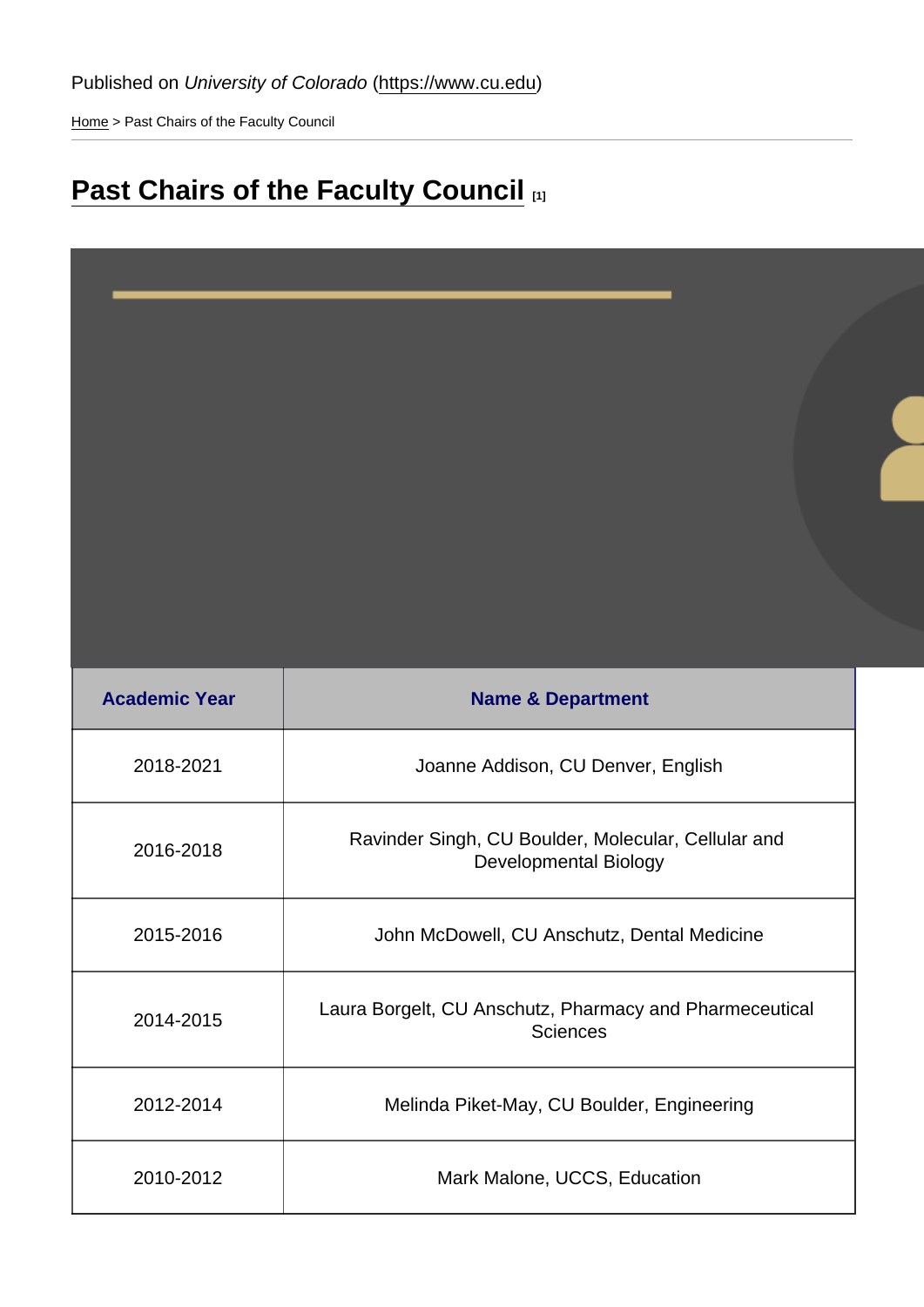| 2008-2010 | John McDowell, CU Anschutz, Dental Medicine         |
|-----------|-----------------------------------------------------|
| 2006-2008 | R L Widmann, CU Boulder, English                    |
| 2004-2006 | Rodney Muth, CU Denver, Education                   |
| 2002-2004 | Mark Malone, UCCS, Education                        |
| 2000-2002 | Richard F. Bakemeier, CU Anschutz, Medicine         |
| 1996-2000 | W. Michael Martin, CU Denver, Education             |
| 1995-1996 | Sheldon Newman, CU Anschutz, Dental Medicine        |
| 1993-1995 | Joseph Juhasz, CU Denver, Architecture and Planning |
| 1991-1993 | John C. Miller, UCCS, Languages and Cultures        |
| 1990-1991 | Peter Thorpe, CU Denver                             |
| 1987-1990 | W.A.E. Skurnik, CU Boulder, Political Science       |
| 1985-1987 | James B. Wolf, CU Boulder, History                  |
| 1983-1985 | Emily M. Calhoun, CU Boulder, School of Law         |
| 1981-1983 | Edward P. Nolan, CU Denver, English                 |
| 1979-1981 | M. Jean Watson, CU Anschutz, Nursing                |